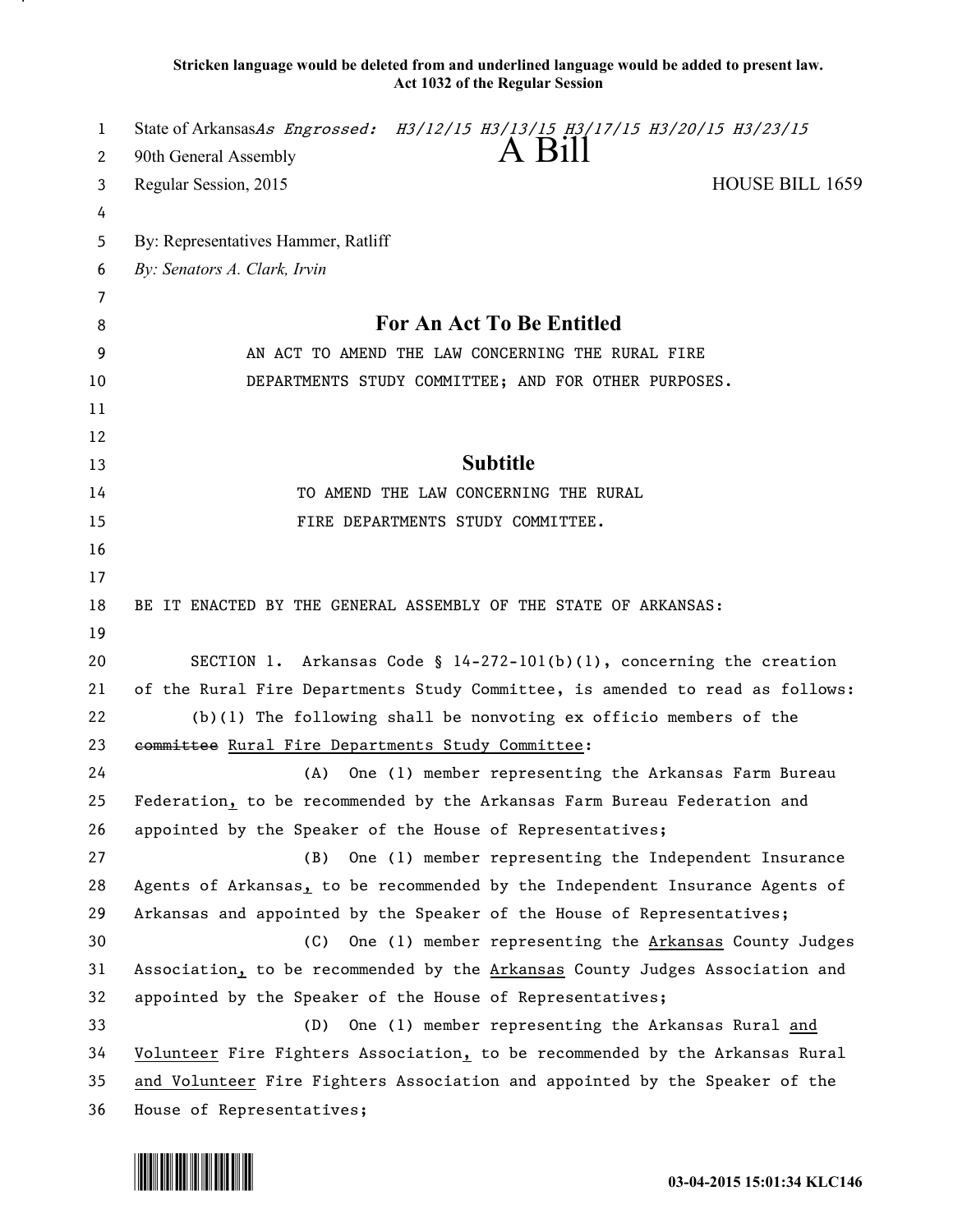## As Engrossed: H3/12/15 H3/13/15 H3/17/15 H3/20/15 H3/23/15 HB1659

 (E) One (1) member representing the Arkansas Council of Professional Fire Fighters, to be recommended by the Arkansas Council of Professional Fire Fighters and appointed by the Speaker of the House of Representatives; (F) One (1) member representing the Arkansas Municipal League, to be recommended by the Arkansas Municipal League and appointed by the Speaker of the House of Representatives; (G) One (1) member appointed by the Speaker of the House 9 of Representatives to represent be recommended by the Arkansas State Firefighters Association; 11 (H) The Director of the Arkansas Forestry Commission or the 12 director's his or her designee; (I) The Director of the Department of Rural Services or 14 the director's his or her designee; and (J) The Manager of the Rural Fire Protection Program of 16 the Arkansas Association of Resource Conservation and Development Councils<sub>i</sub> (K) The State Fire Marshal or his or her designee; (L) The Insurance Commissioner or his or her designee; (M) The State Fire Service Coordinator of the Arkansas Department of Emergency Management or his or her designee; (N) The President of the Arkansas Forestry Association or his or her designee; (O) The State Geographic Information Officer or his or her designee; (P) Two (2) firefighters representing volunteer fire departments, to be recommended by the cochairs of the Rural Fire Departments 27 Study Committee and appointed by the Speaker of the House of Representatives; (Q) Two (2) fire chiefs representing volunteer fire departments, to be recommended by the Arkansas Association of Fire Chiefs and 30 appointed by the Speaker of the House of Representatives; (R) One (1) member representing nonprofit fire departments, to be recommended by the cochairs of the Rural Fire Departments Study Committee and appointed by the Speaker of the House of Representatives; (S) A fire department consultant, to be recommended by the 35 cochairs of the Rural Fire Departments Study Committee and appointed by the Speaker of the House of Representatives; and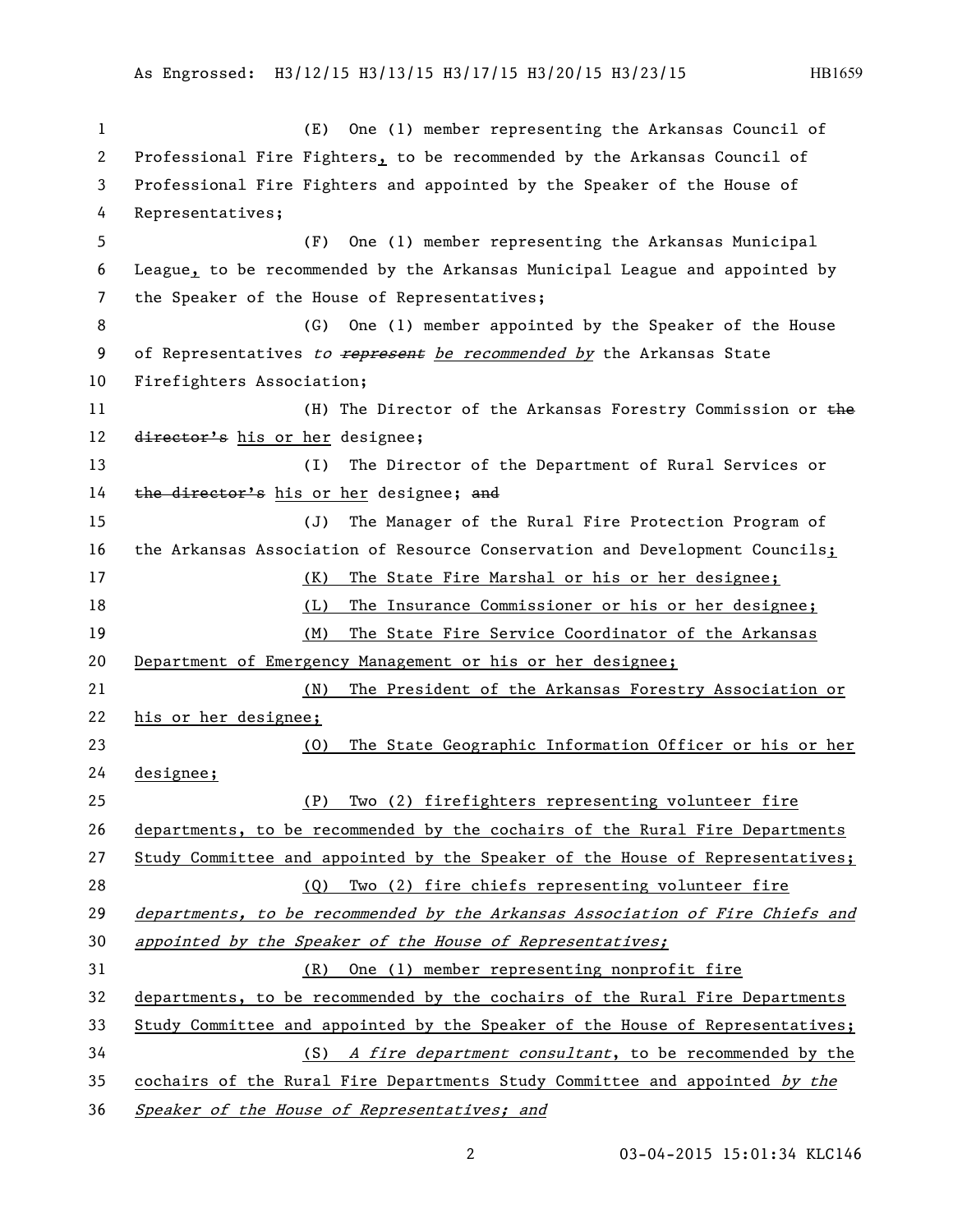| $\mathbf{1}$ | (T) One (1) member representing the Insurance Services                        |
|--------------|-------------------------------------------------------------------------------|
| 2            | Office, Inc., to be recommended by the cochairs of the Rural Fire Departments |
| 3            | Study Committee and appointed by the Speaker of the House of Representatives. |
| 4            |                                                                               |
| 5            | SECTION 2. Arkansas Code § 14-272-103, concerning studies and findings        |
| 6            | of the Rural Fire Departments Study Committee, is amended to add an           |
| 7            | additional subsection to read as follows:                                     |
| 8            | (c) The committee shall:                                                      |
| 9            | (1) Study, review, and analyze potential incentives and methods               |
| 10           | to recruit and retain volunteers for fire departments;                        |
| 11           | (2) Study and review the number of fire departments and any                   |
| 12           | available resources in the state to determine the most efficient operation of |
| 13           | fire departments and evaluate if consolidation of fire departments or other   |
| 14           | measures are necessary to improve efficiency;                                 |
| 15           | (3) Study and review all types of fire departments, including                 |
| 16           | without limitation countywide fire departments, and the potential conversion  |
| 17           | of the departments to fire protection districts;                              |
| 18           | (4) Study and develop a comprehensive plan to bring all fire                  |
| 19           | departments' Insurance Services Office, Inc.'s Public Protection              |
| 20           | Classification rating to Class 6 or less by January 1, 2024, including        |
| 21           | without limitation a review of:                                               |
| 22           | Numbers of volunteers for each fire department;<br>(A)                        |
| 23           | Number of fire department locations;<br>(B)                                   |
| 24           | Equipment at each fire department location; and<br>(C)                        |
| 25           | (D)<br>Essential equipment necessary at each fire department                  |
| 26           | location;                                                                     |
| 27           | (5) Study and review the financial solvency of fire departments               |
| 28           | and analyze the impact of an increase in funding to the fire departments;     |
| 29           | (6) Study and review the role of fire departments, including                  |
| 30           | without limitation response to fires, nonstructural fires, medical assistance |
| 31           | calls, rescues, and other emergency services;                                 |
| 32           | (7) Study and review the role of fire department consultants and              |
| 33           | establish guidelines and qualifications for fire department consulting        |
| 34           | services; and                                                                 |
| 35           | Study and review other fire department matters as deemed<br>(8)               |
| 36           | necessary by the committee.                                                   |